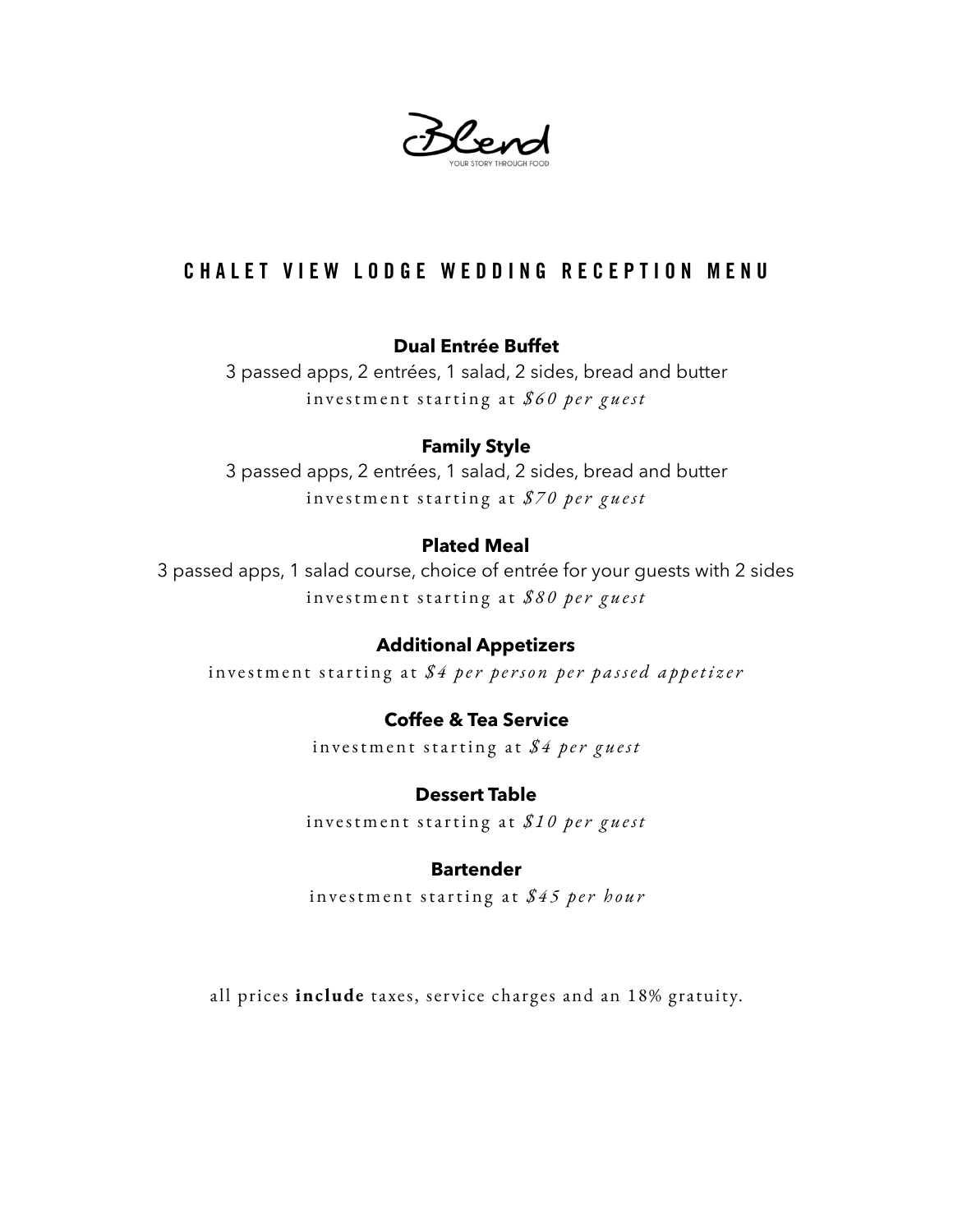

# PROTEINS

## CHICKEN

Grilled herb-chicken breast Buttermilk fried chicken Chicken Cacciatore Beer can roast chicken Grilled chicken with sweet BBQ sauce

# PORK

Pork Loin rubbed with Fennel & orange Pork tenderloin with rosemary & garlic Cuban style pork shoulder Baby back pork ribs with molasses glaze North Carolina style pulled pork

## BEEF

12 hour tri-tip with balsamic glaze 48 hour short ribs with red wine caramel Black garlic rubbed hanger steak with Chimichurri 48 hour short ribs with date & Aleppo chili glazed Grilled flank steak with almond romesco Filet mignon with garlic & herb crust (additional \$5.00 per person) Prime Rib with Au Jus & horseradish cream (additional \$5.00 per person)

## LAMB

Moroccan spiced lamb shanks Rack of lamb with mint chimichurri

## DUCK

Duck confit Crispy skinned duck breast with orange-soy glaze

## SEAFOOD

Roasted salmon with white wine-caper sauce Pan-roasted halibut with citrus buerre blanc Cumin roasted salmon with smashed avocado Grilled Mahi-Mahi with pineapple mango salsa Grilled Calabria Chili & Garlic Shrimp Beer battered black cod with tarragon meyer lemon aioli Seared salmon with green charmoula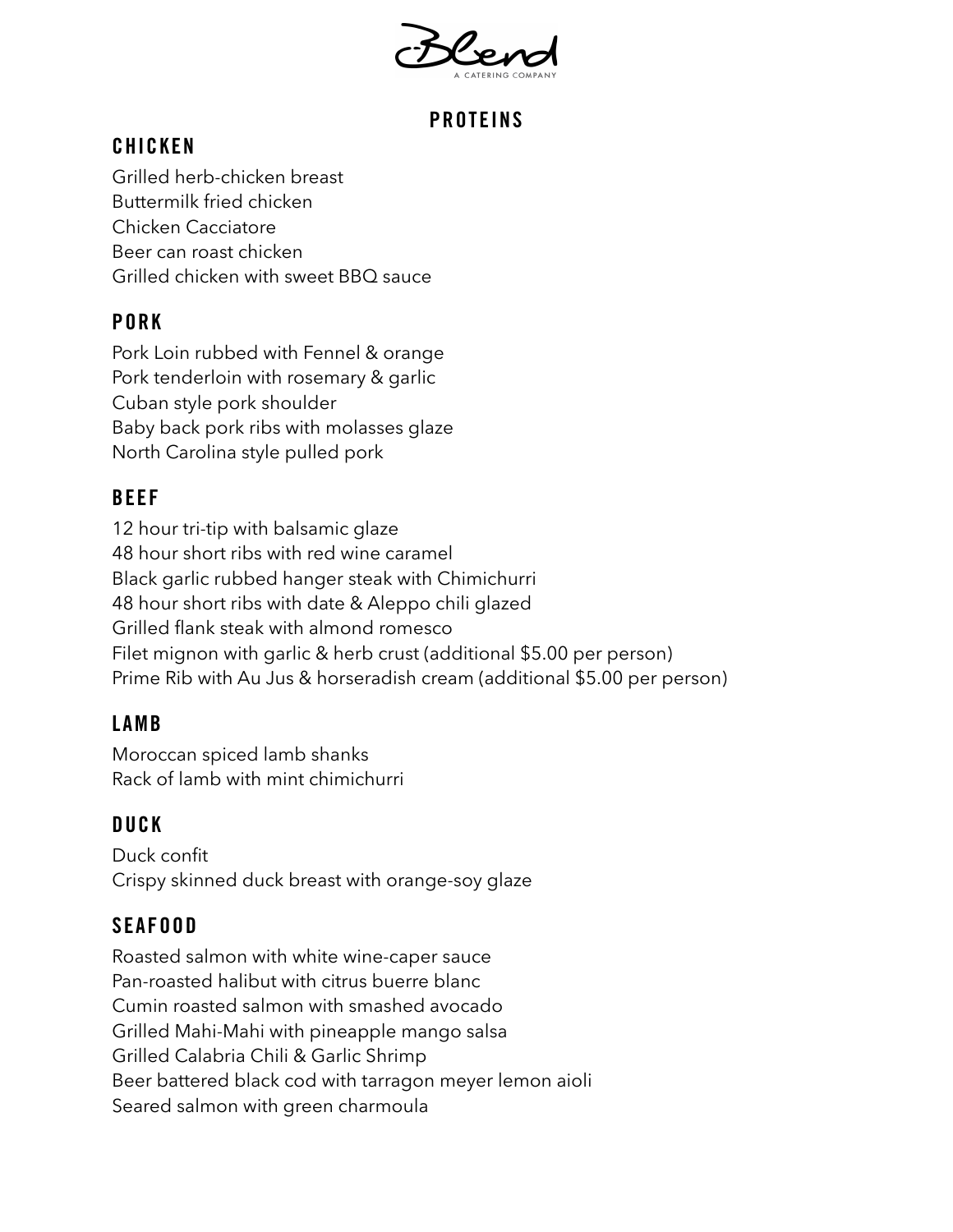### **VEGETABLES**

Crispy chickpea panisse, garlic aioli, harissa-tomato sauce, braised kale General Tso's crispy tofu, fried rice, grilled pineapple Slow cooked carrots, charred eggplant puree, harissa oil, queso fresco, pea shoot Heirloom grains, grilled scallions, radishes, fava beans, zucchini, mint Roasted cauliflower steak, chickpea puree, tahini, almonds, mint

#### SALADS

#### CAESAR

Romaine lettuce, rustic torn bread croutons and house made dressing

#### PEAR & PECORINO

Mixed greens with pears, pistachio, pecorino and a white balsamic vinaigrette

### GRAPE & GOAT CHEESE

Mixed greens with grapes, pistachio, goat cheese and a sherry vinaigrette

### BUTTER LETTUCE

Butter lettuce with pears, pomegranate, piave, walnuts and a white balsamic vinaigrette

### HEIRLOOM TOMATO & PEACH

Heirloom tomatoes, peaches, mozzarella, pine nuts, basil, balsamic & olive oil

### WATERMELON

Watermelon, Feta, Basil & Mint Salad with Olive Oil & Balsamic Glaze

### GREEK

Greek Salad on Romaine with citrus dill vinaigrette

### B.L.T.

Butter lettuce, Romaine, bacon, cherry tomatoes, avocado, red onion with house made dill ranch

### ARUGULA

Arugula salad, strawberries, pistachios, goat cheese, red onion, avocado with white balsamic dressing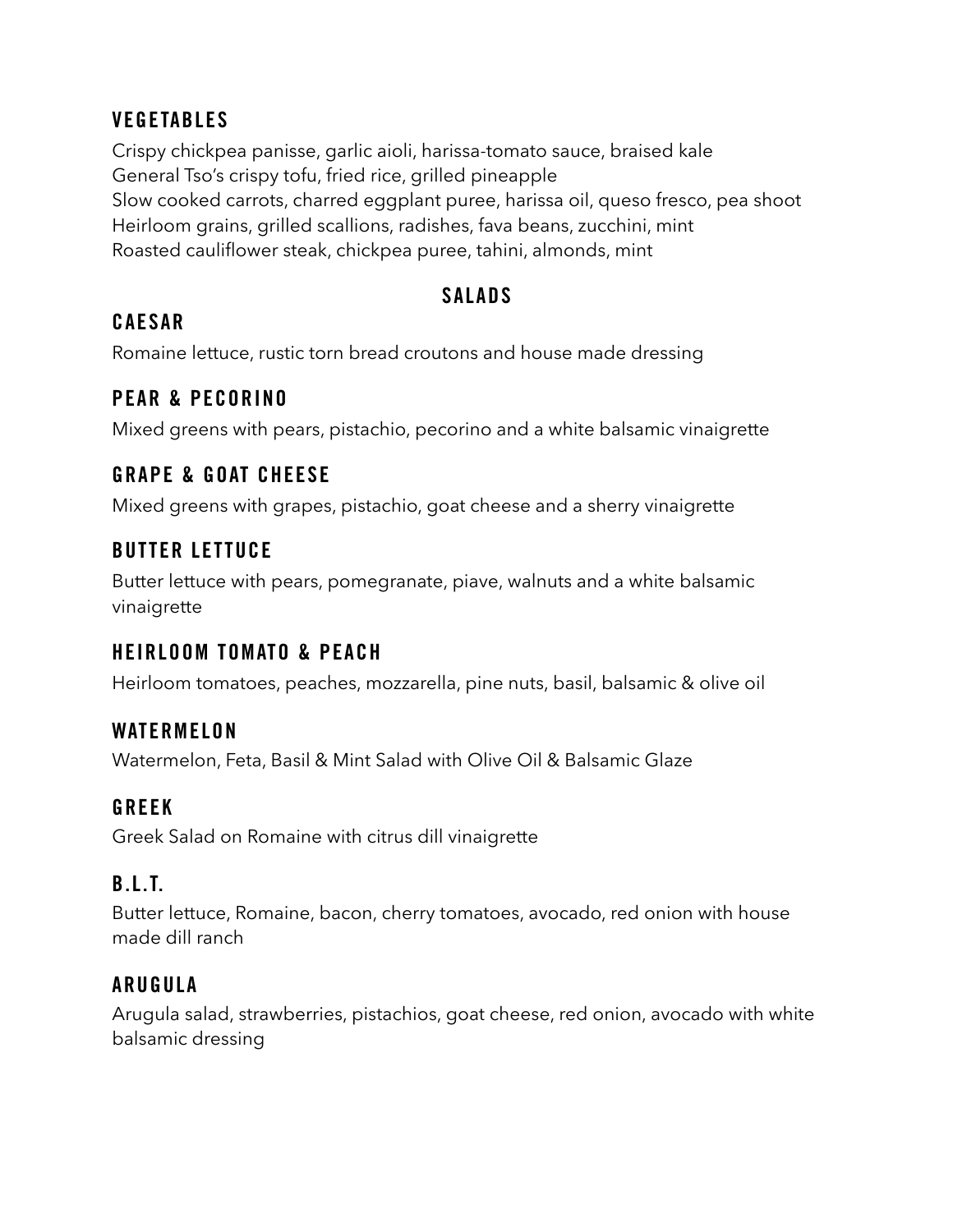### FENNEL SALAD

Shaved fennel, radicchio, creamy feta, arugula, red onion, orange segments, pine nuts, dill citrus vinaigrette

## GRILLED PEACH

Mixed green salad, grilled peaches, goat cheese, hazelnuts, green onions with honey balsamic dressing

## ISRAELI SALAD

Tomatoes, cucumbers, red onion, radish, jalapeno, parsley, lemon sumac vinaigrette

#### SIDES

### PASTA

Macaroni & Cheese with garlic breadcrumbs Whole wheat penne pasta, cherry tomatoes, artichoke hearts, garlic, olive oil, basil Penne pasta with creamy pesto Orecchiette pasta with spicy tomato sauce, guanciale, Parmigiano Pappardelle with beef & pork Bolognese

### **BREADS**

Dinner rolls with butter Buttermilk biscuits, whipped butter, jam Skillet corn bread, whipped honey butter Herb Focaccia

## **VEGGIES**

Grilled zucchini & eggplant with fresh herbs Grilled asparagus, lemon, toasted pine nuts & Parmigiano Green beans with crispy shallots Slow roasted baby carrots with harissa butter & queso fresco Seasonal Succotash Summer: Corn, summer bean, zucchini, mushrooms Fall: Corn, butternut squash, wild mushrooms, pomegranate Winter: (not available) Spring: corn, fava beans, asparagus Roasted cauliflower with almonds & raisins Grilled artichokes with lemon-thyme & garlic oil Slow roasted baby carrots with honey butter